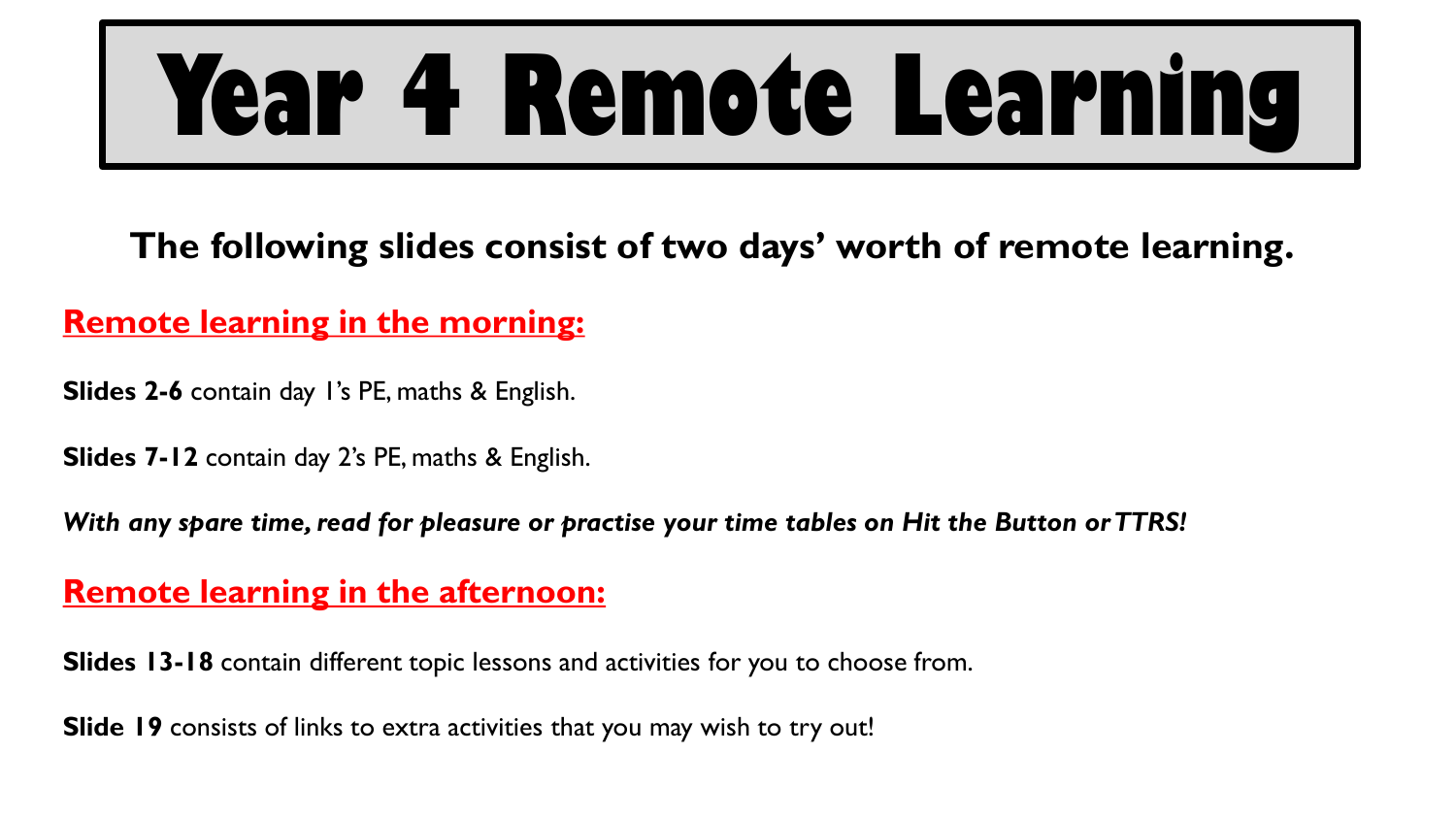



https://www.youtube.com/watch?v=WhnRJbSNyfM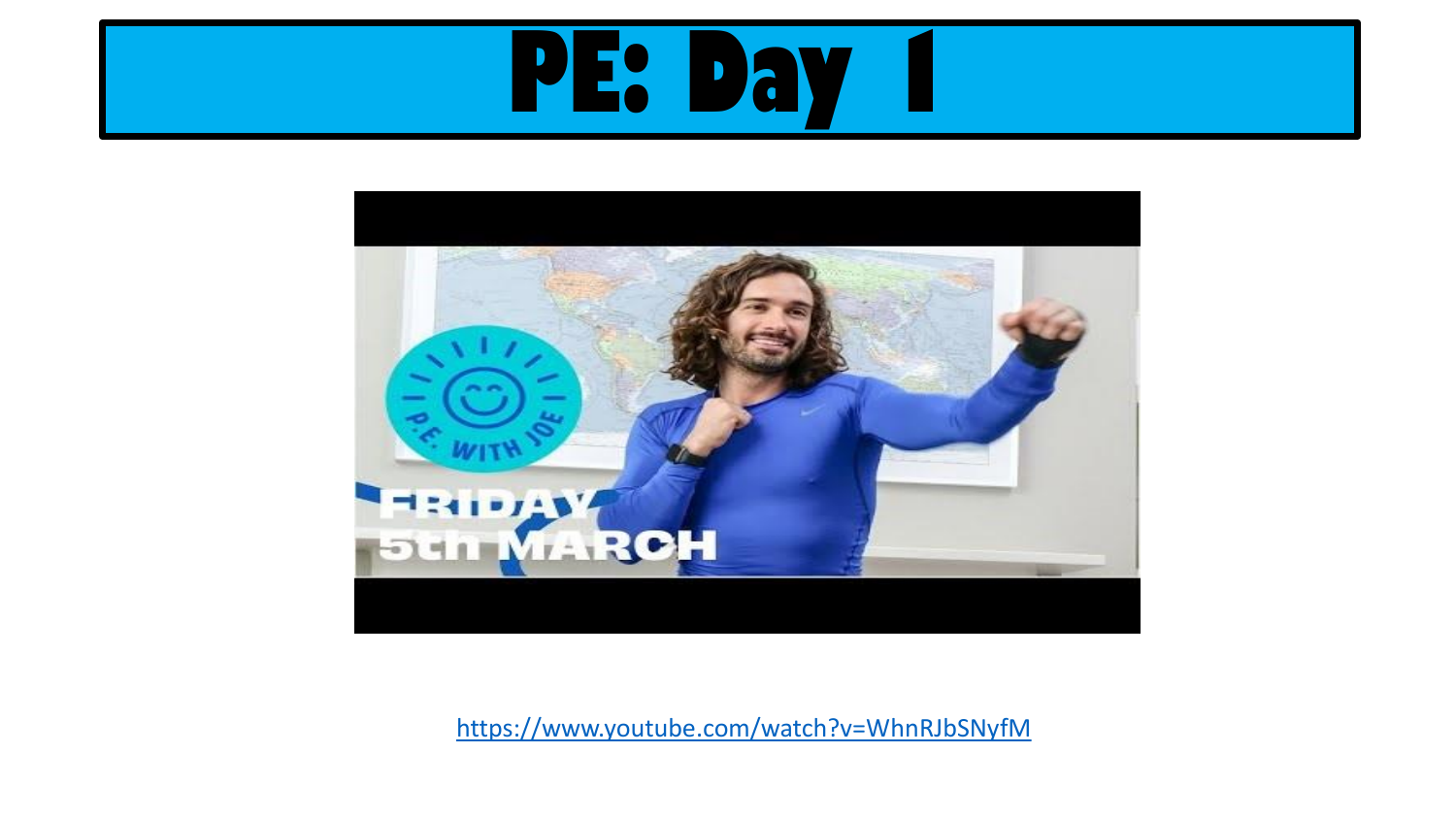## **Maths: Day**

**Watch the video.** 

**Then answer questions 1-7 on the next slides.**

Do the ones you can – some of them are rather tricky!

**Alternatively, visit this website:**

**[http://www.iseemaths.co](http://www.iseemaths.com/home-lessons/) m/home-lessons/**

On the website, you'll find lots of great maths lessons and videos. Some of them are rather challenging!



**Here is the link in case the video doesn't work:** https://vimeo.com/517200721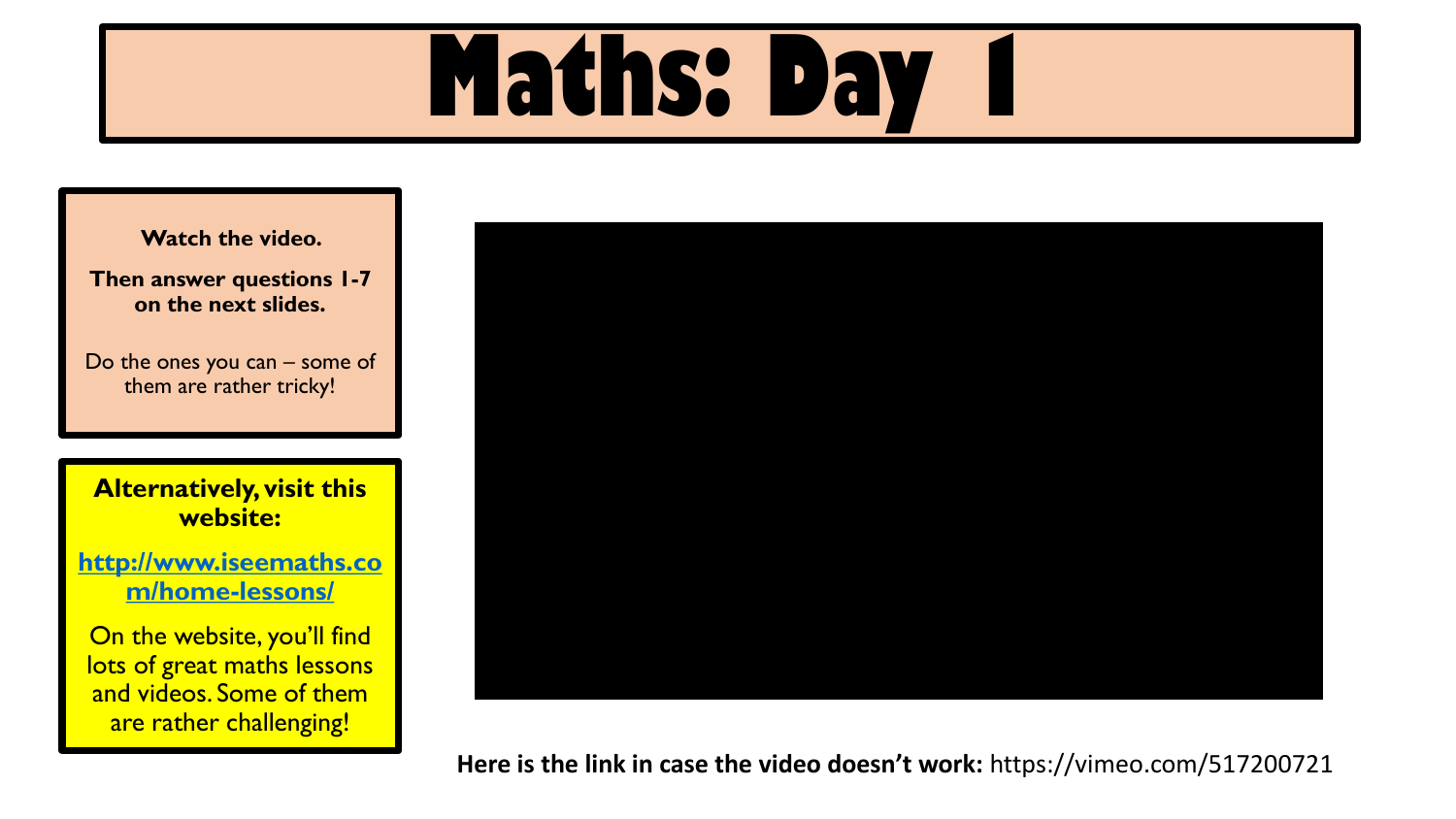

The hundred square represents 1 whole.

What fraction of each hundred square is shaded?



#### Use a hundred square.

What fraction of the whole does each represent?

- a) 4 full rows d) 2 full rows and 5 squares
- b) 6 full columns e) 3 full columns and 8 squares
- c) 13 squares



One row is one tenth and one column is one tenth, so if I colour one row and one column on my hundred square I will have shown 2 tenths.



#### Is Dexter correct?

5

Explain your answer.

You may use the hundred square to help you.



### Which hundred squares have  $\frac{23}{100}$  shaded?



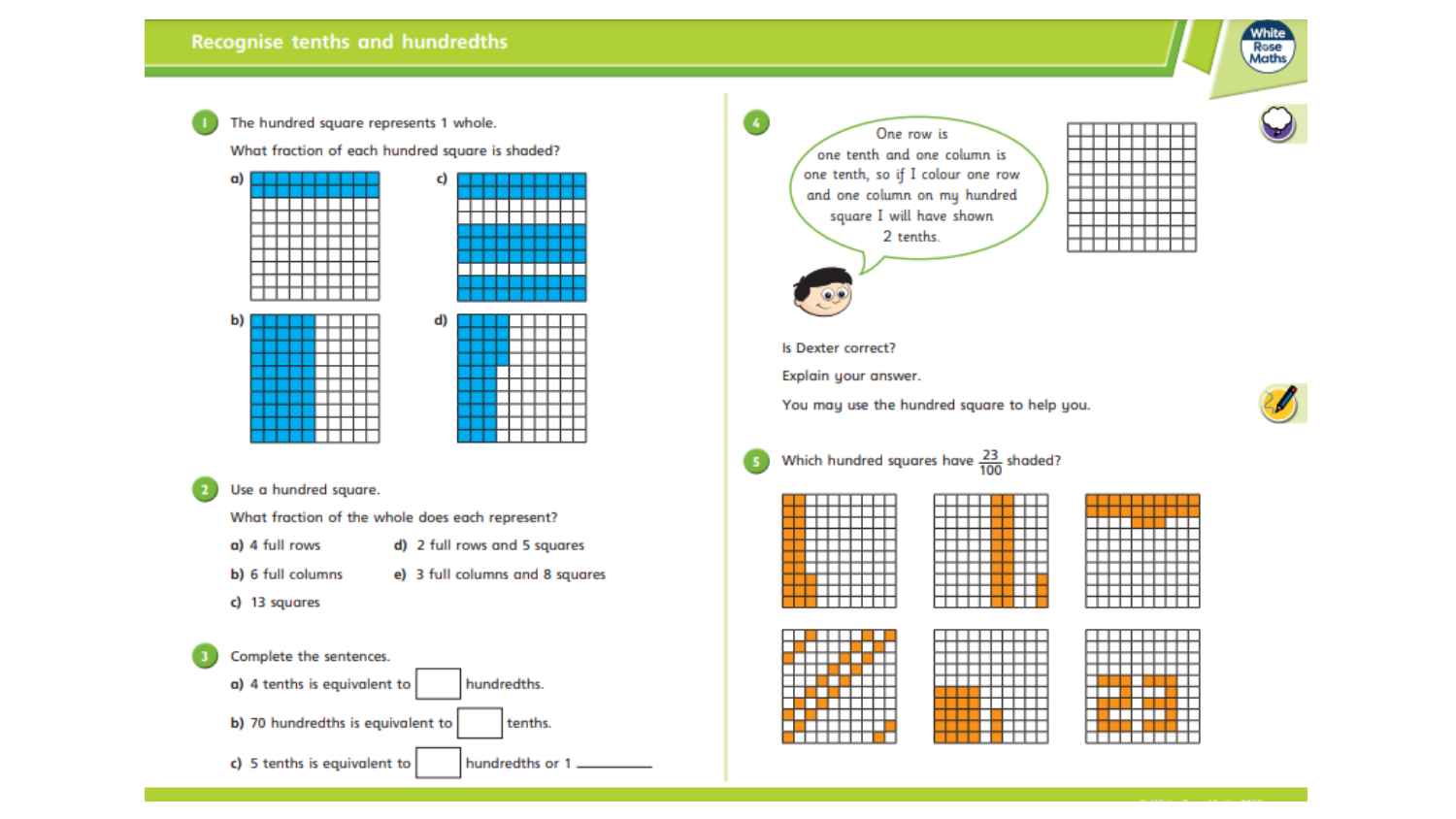$\overline{a}$ 



 $\frac{9}{100}$ 

Ron

 $\frac{20}{100}$ 



How many ways can you partition  $\frac{73}{100}$  ?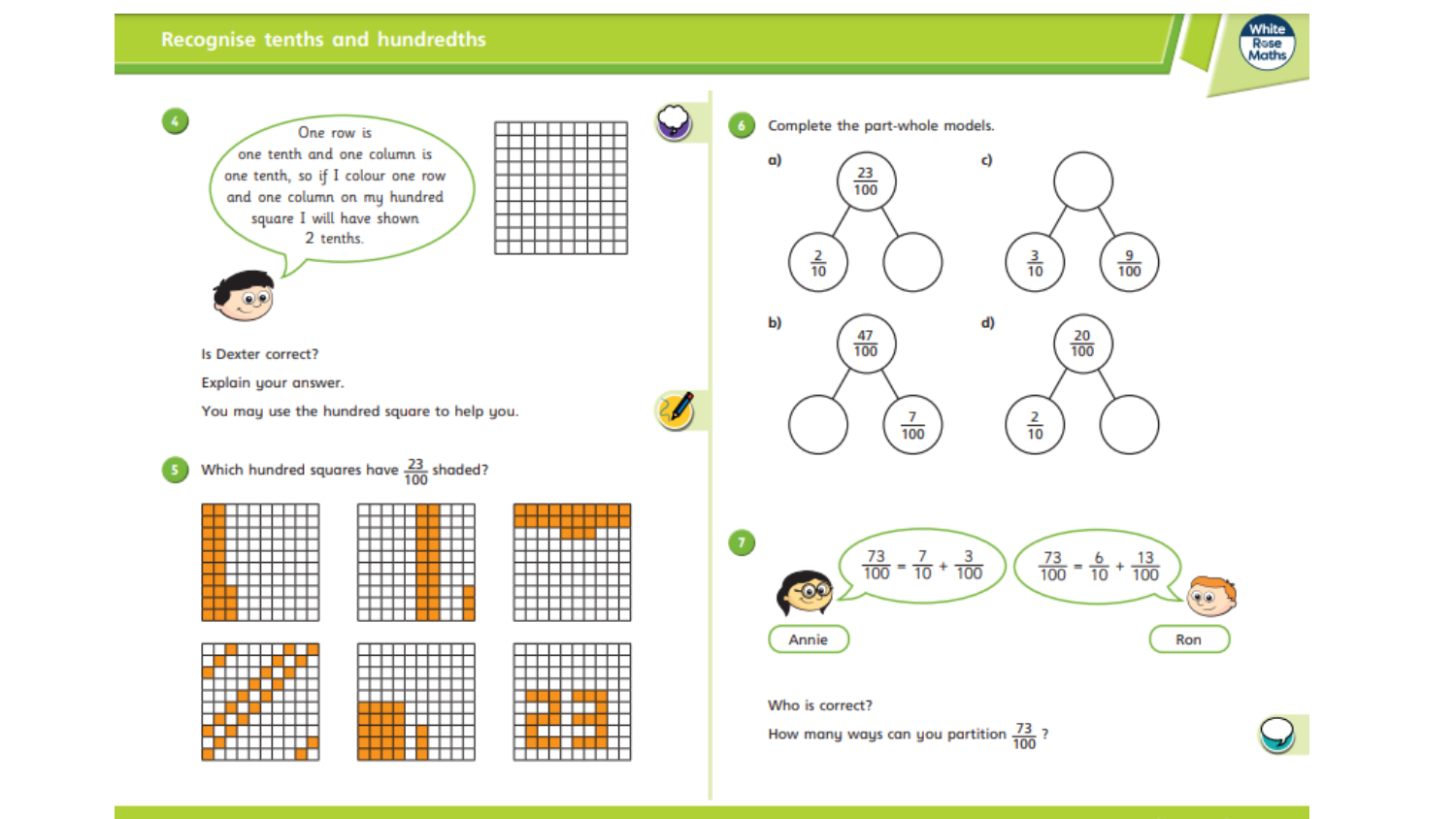# **English: Day 1**

Please see the attached PowerPoint – 'In the Mood'

### In the Mood



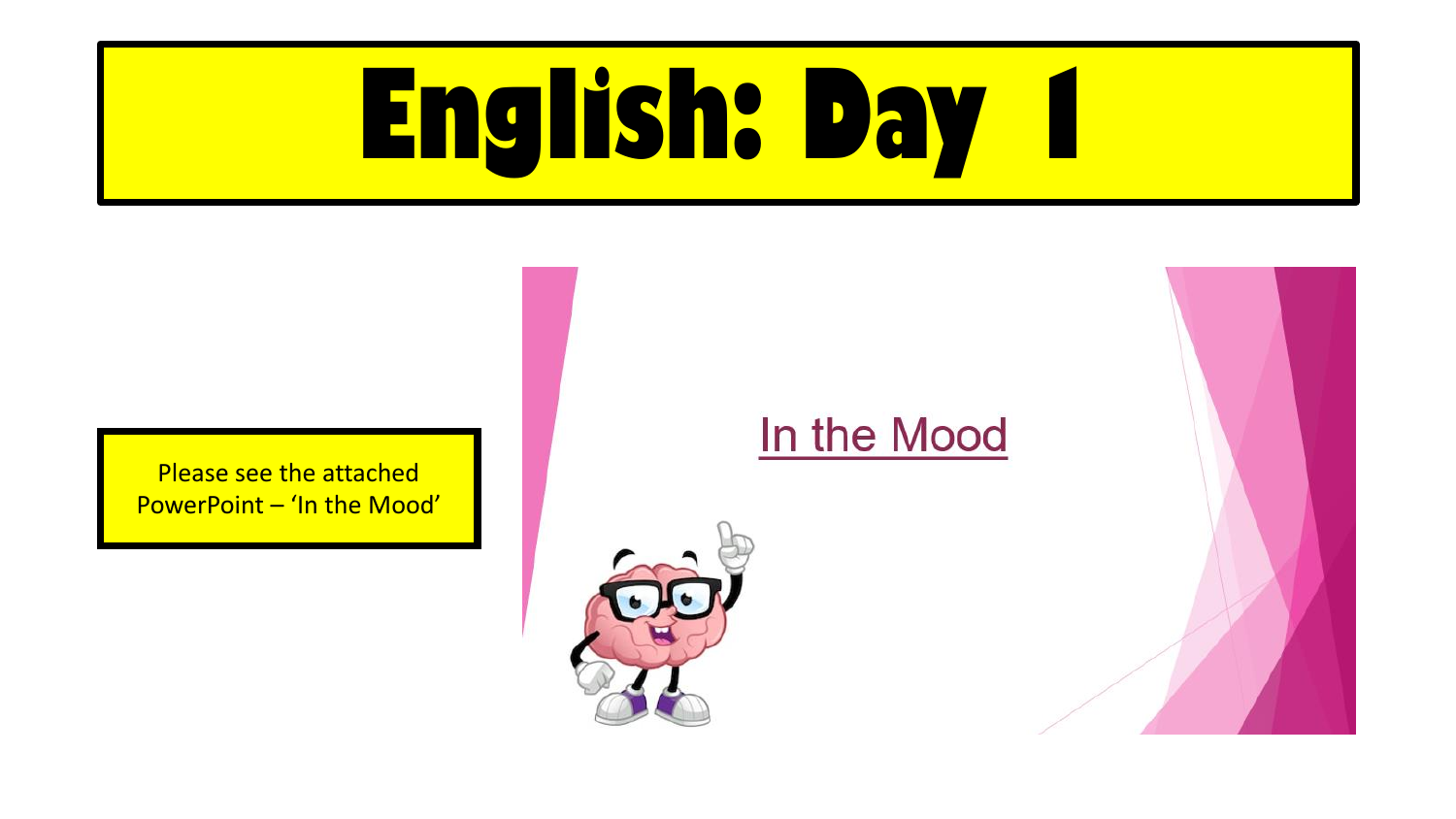



https://www.youtube.com/watch?v=CFG5CPrzwXU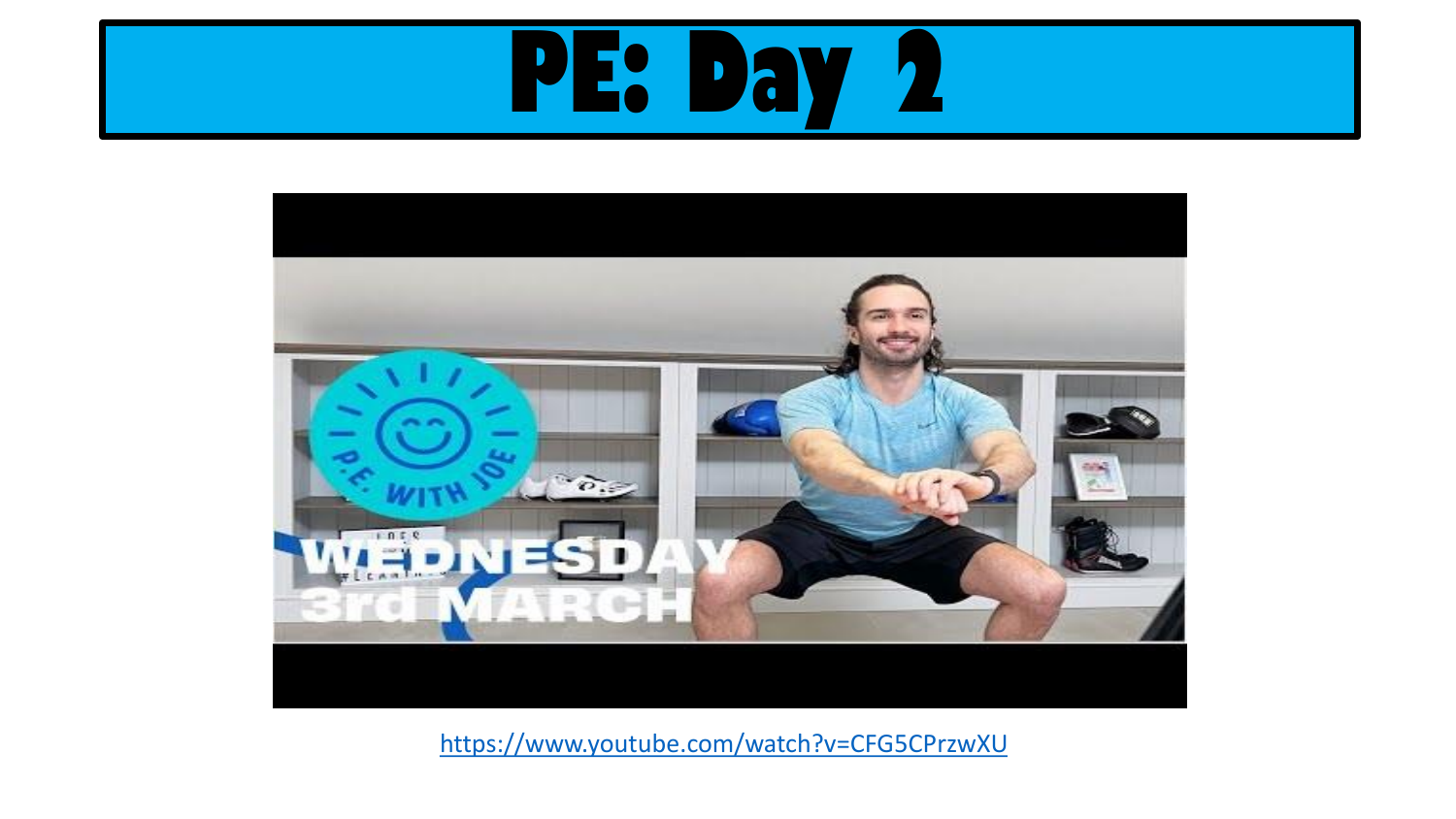## **Maths: Day 2**

**Watch the video.** 

**Then answer questions 1-8 on the next slides.**

Do the ones you can – some of them are rather tricky!

**Alternatively, visit this website:**

**[http://www.iseemaths.co](http://www.iseemaths.com/home-lessons/) m/home-lessons/**

On the website, you'll find lots of great maths lessons and videos. Some of them are rather challenging!



**Here is the link:** https://vimeo.com/516830789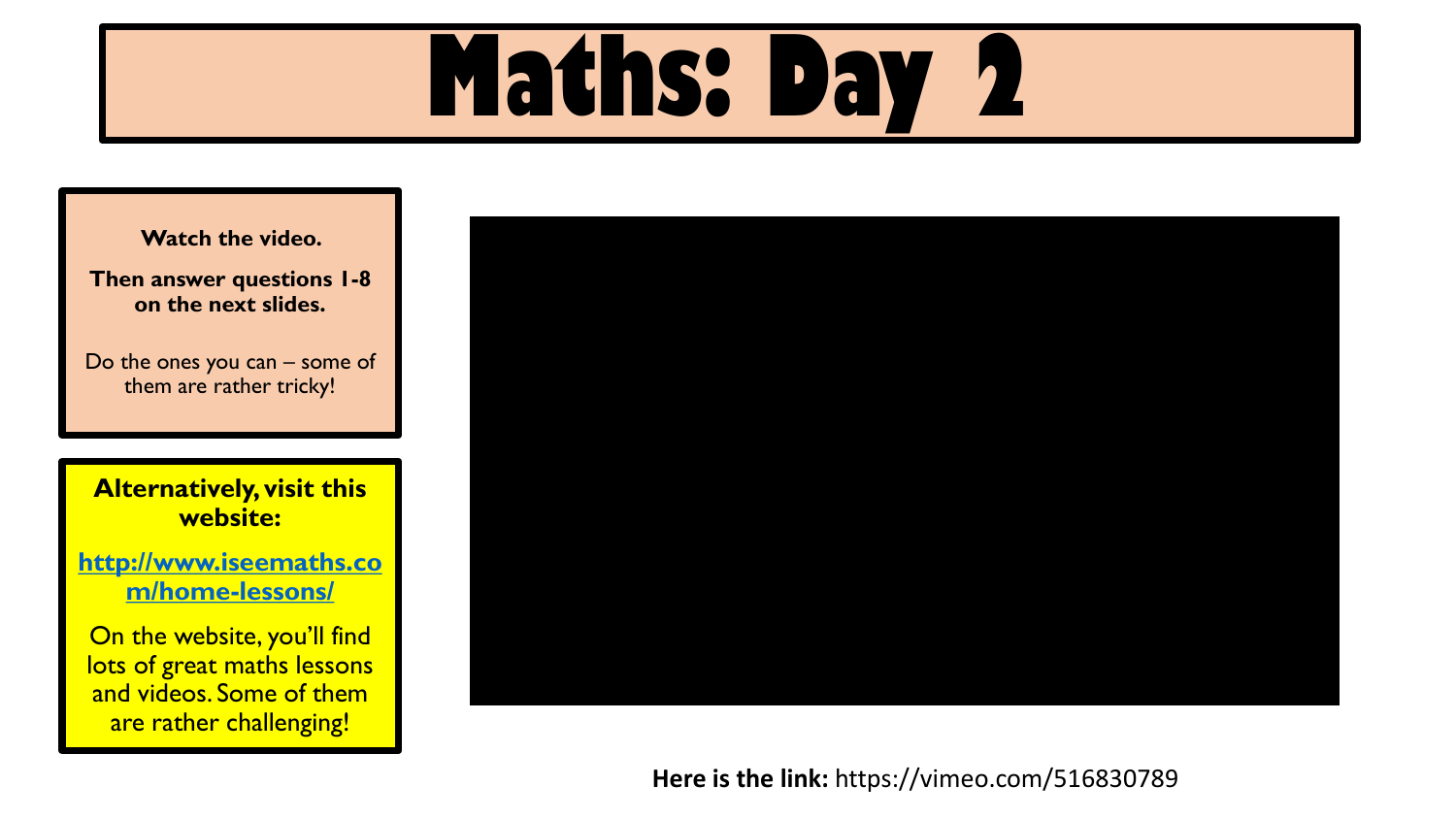#### **Tenths as decimals**



b)  $\frac{4}{10}$ a) 7 tenths

Complete the table to show the fractions and decimals the bar models represent.

 $c) 0.3$ 

| <b>Bar model</b> | Fraction | Decimal |
|------------------|----------|---------|
|                  |          |         |
|                  |          |         |
|                  |          |         |
|                  |          |         |

Write each fraction and decimal in the correct place on the number line.



Work out the values of A, B and C.

Give your answers as fractions and decimals.



Match the equivalent fractions, decimals and words.  $\frac{3}{10}$  $0.7$ four tenths  $\frac{9}{10}$  $0.3$ one tenth  $0.4$ three tenths  $\overline{10}$ 4  $0.1$ nine tenths  $\frac{1}{10}$  $\frac{1}{10}$  $0.9$ seven tenths



What is the total value represented by each ten frame?







White<br>Rose<br>Moths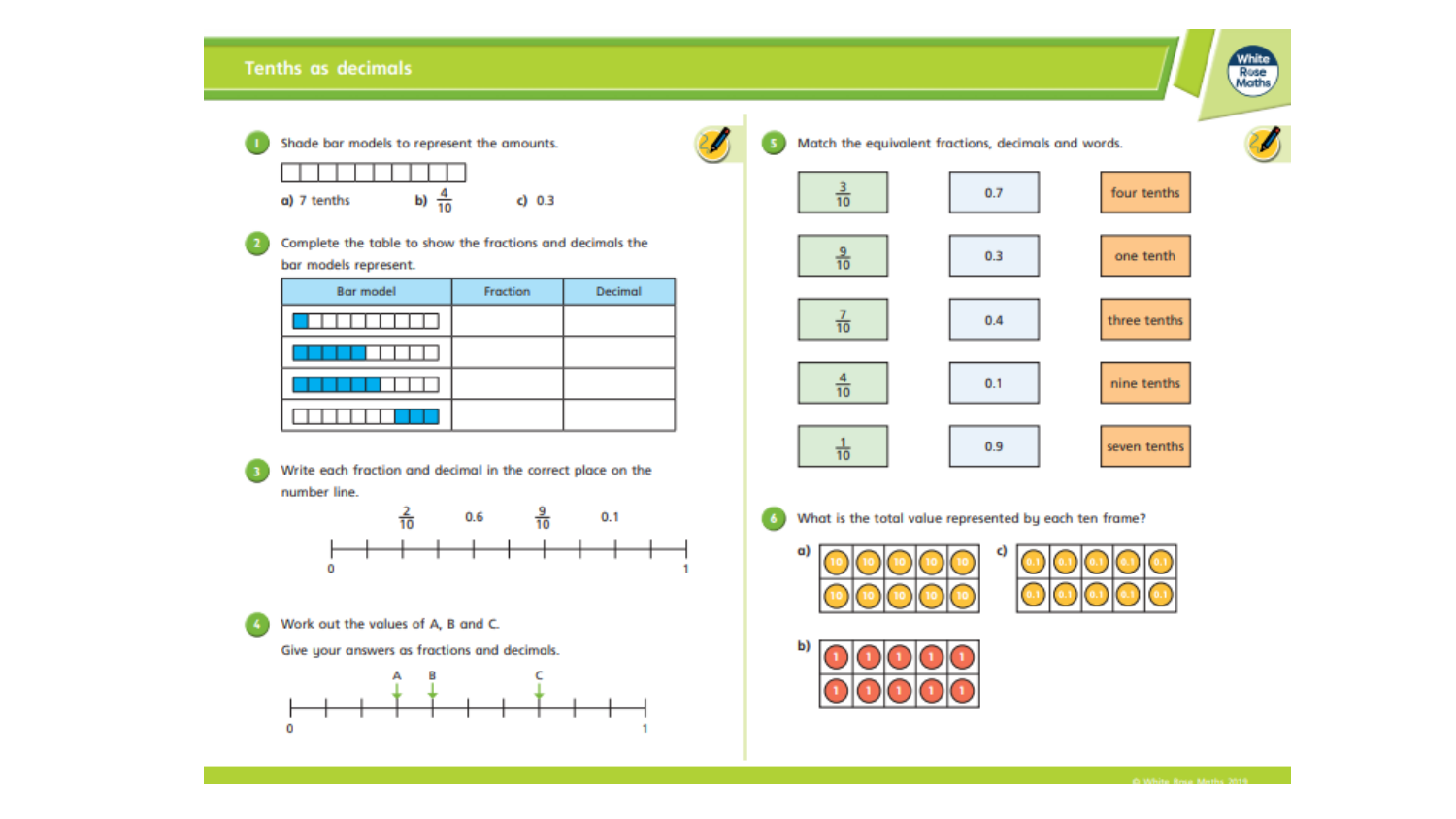#### **Tenths as decimals**





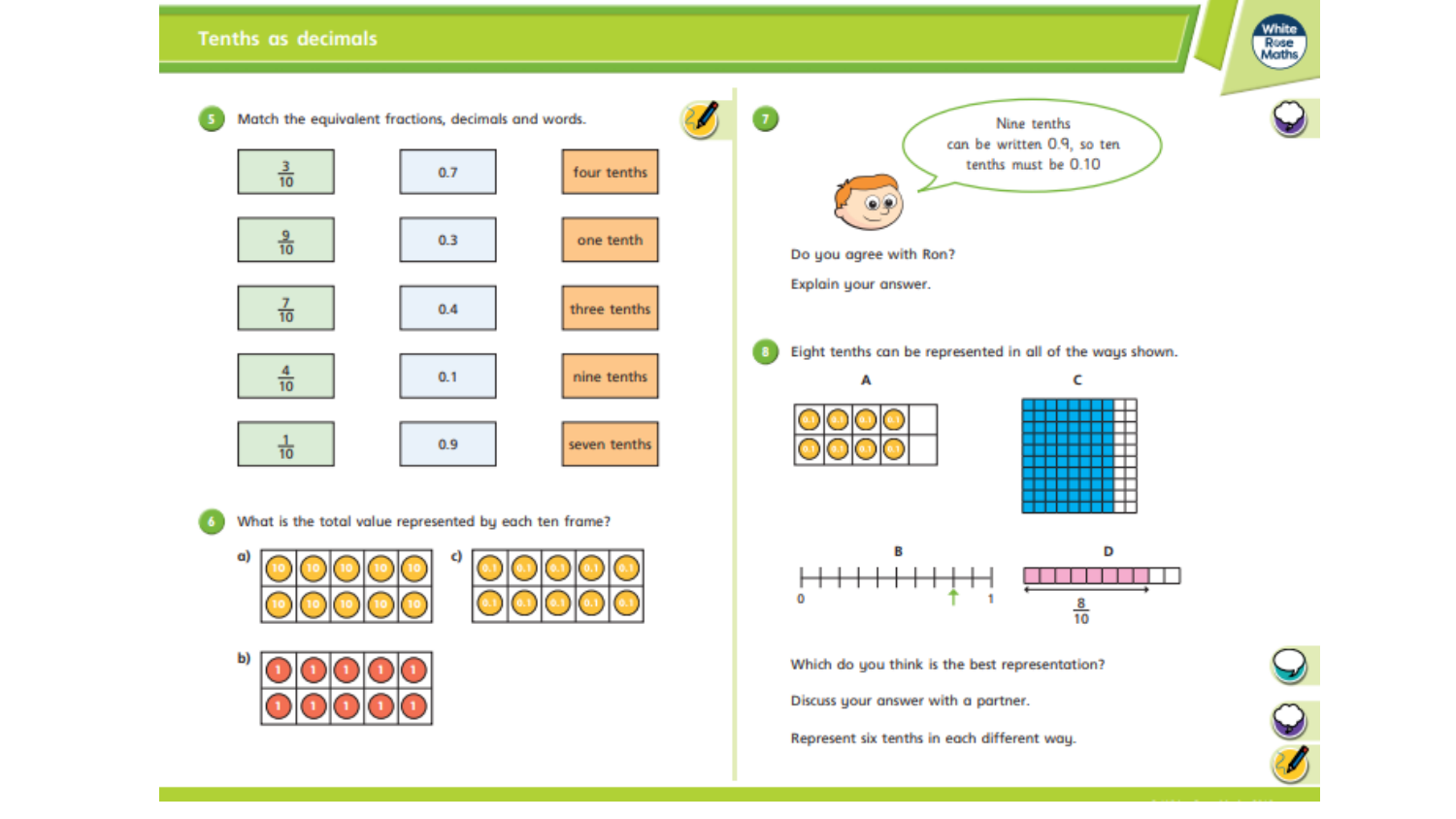# **English: Day 2**





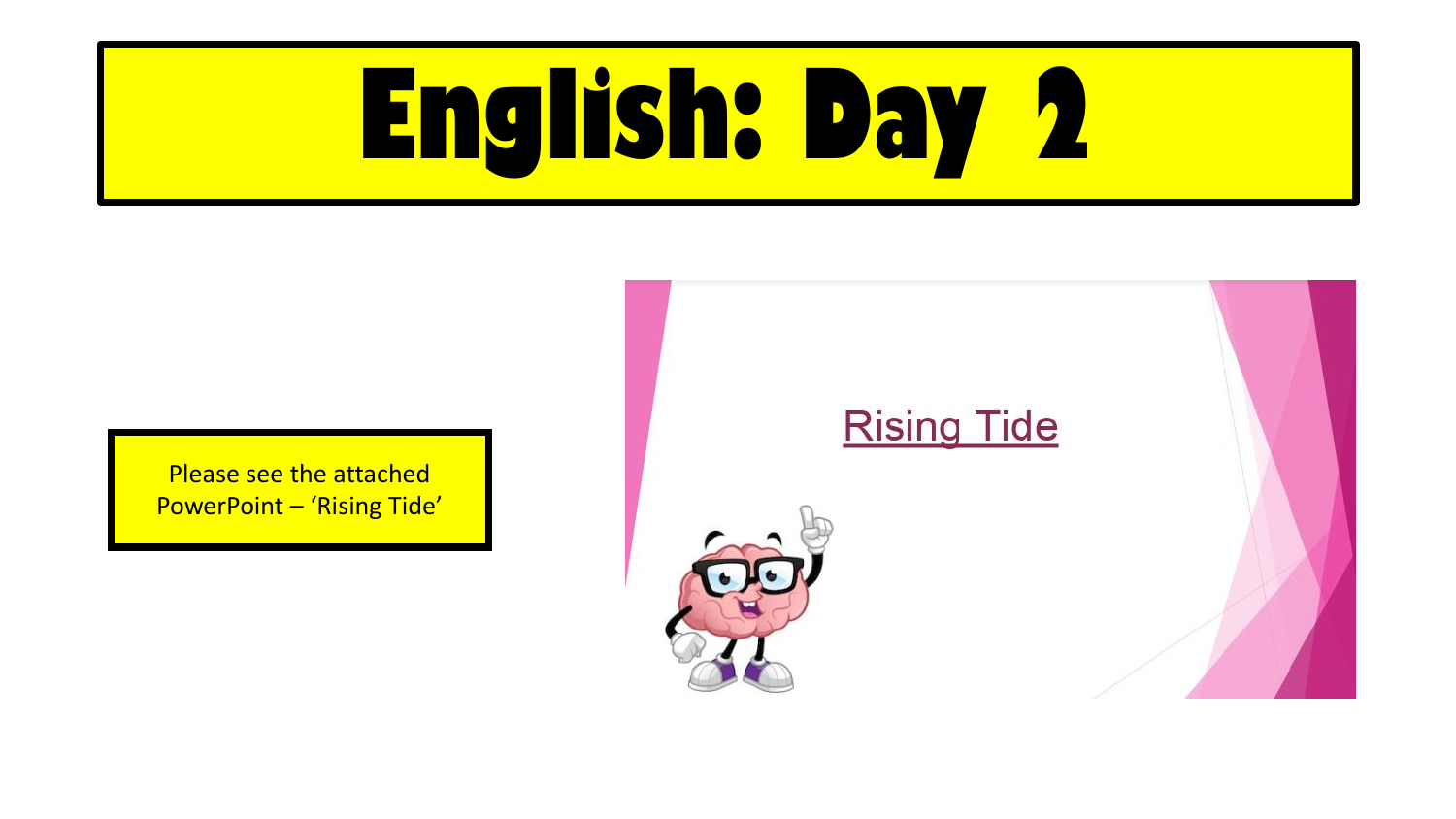## **History: Transport**



[https://www.bbc.co.uk/bitesize/clips/z4fvr82](https://www.youtube.com/watch?v=b1lKwZTtzIY)

Click the link to find out more about transport in the Victorian Era.

Create a fact file describing the 4 different forms of transport discussed on the video.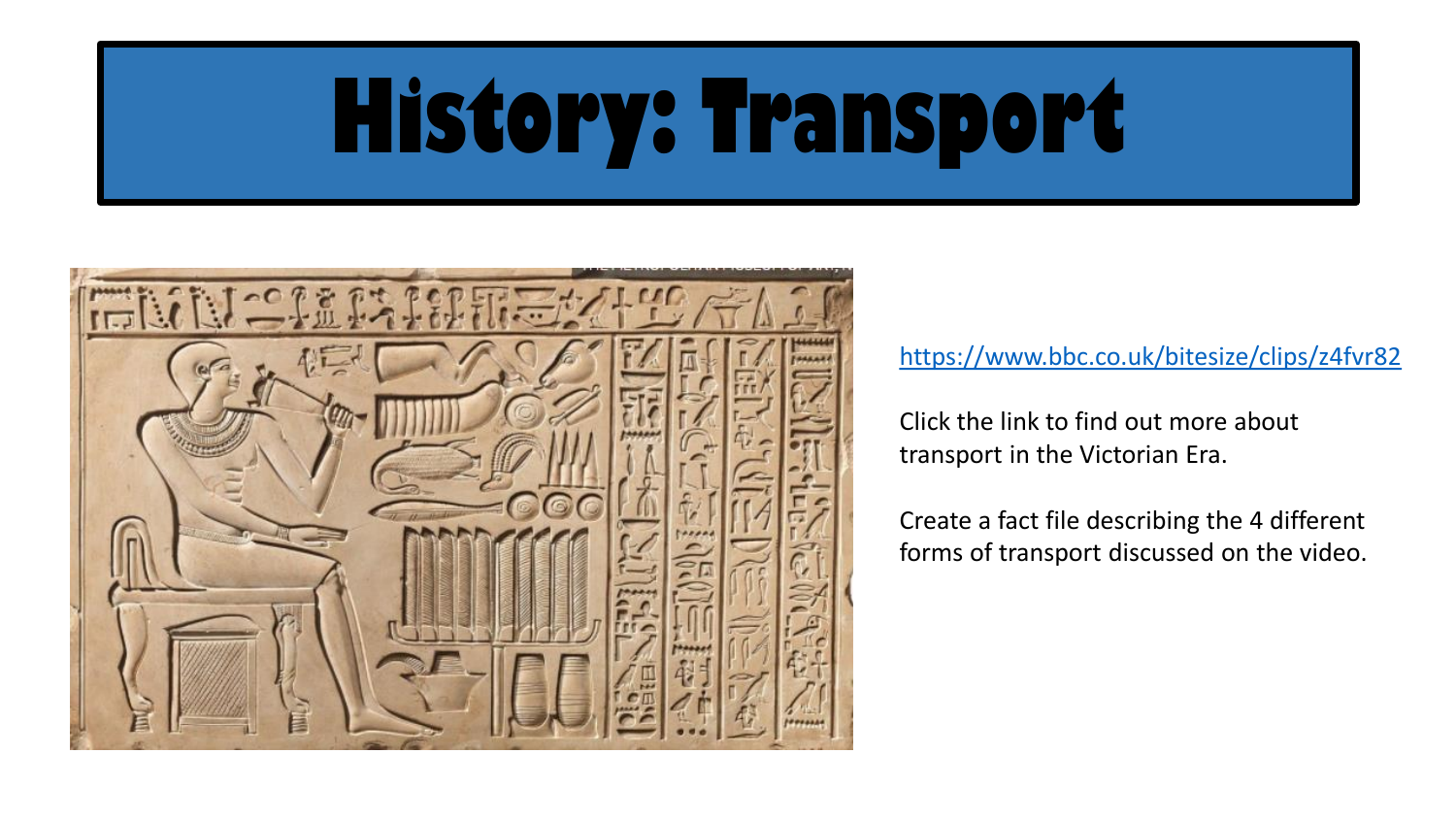### **ICT: Data Handling**

1. Play dance mat typing to warm up: [https://www.bbc.co.uk/bitesize/topics/zf2f9j](https://www.bbc.co.uk/bitesize/topics/zf2f9j6/articles/z3c6tfr) 6/articles/z3c6tfr

2. Watch the video on the following website: [https://www.bbc.co.uk/bitesize/topics/zf2f9j](https://www.bbc.co.uk/bitesize/topics/zf2f9j6/articles/z83wjxs) 6/articles/z83wjxs

3. Answer the questions on the following slide.



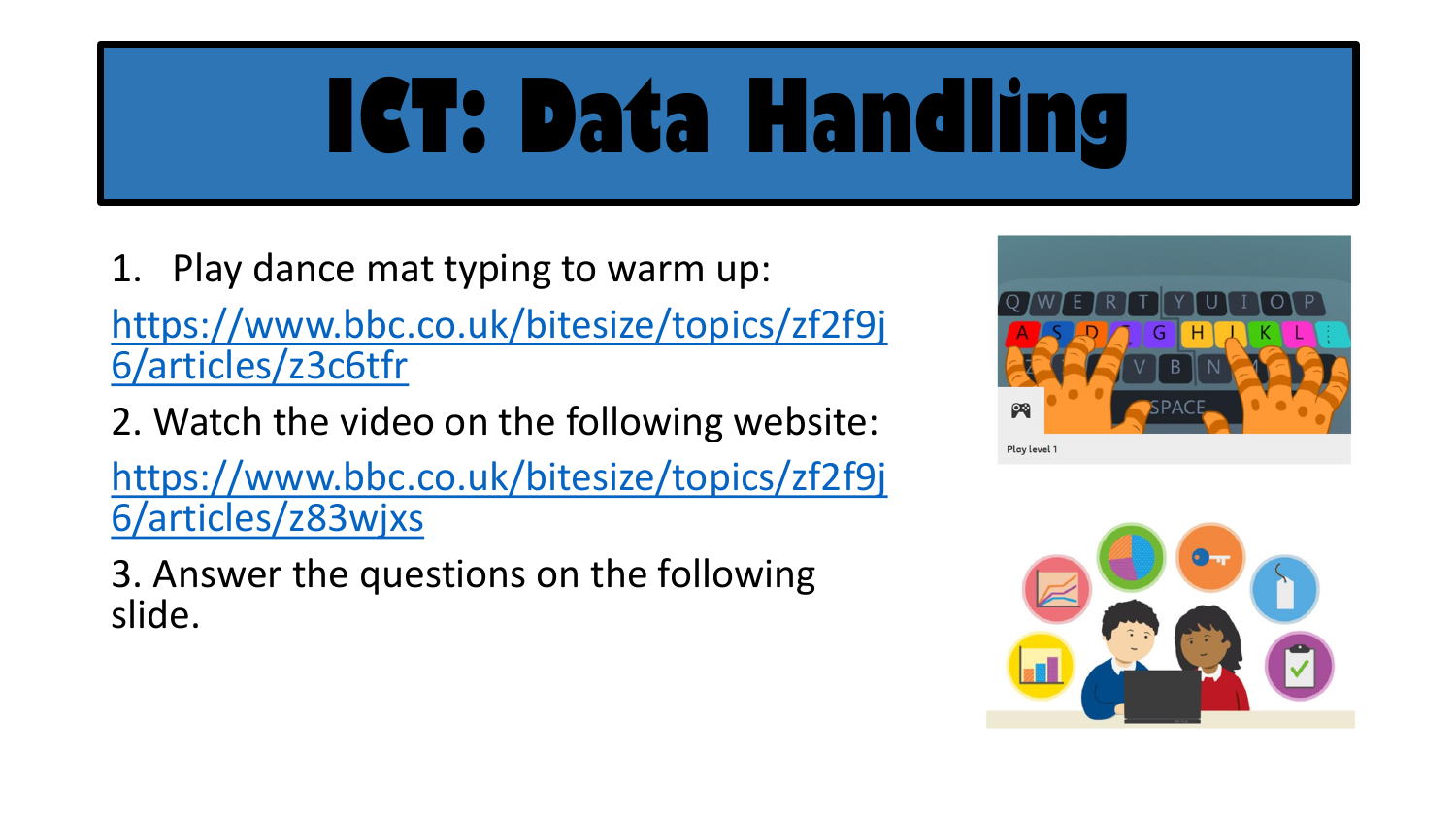### **IGT: Data Handling**

- 1. How many apples were sold in Summer?
- 2. Which fruit was the most popular?
- 3. Which fruit was the least popular?
- 4. How many more apples were sold than grapes?

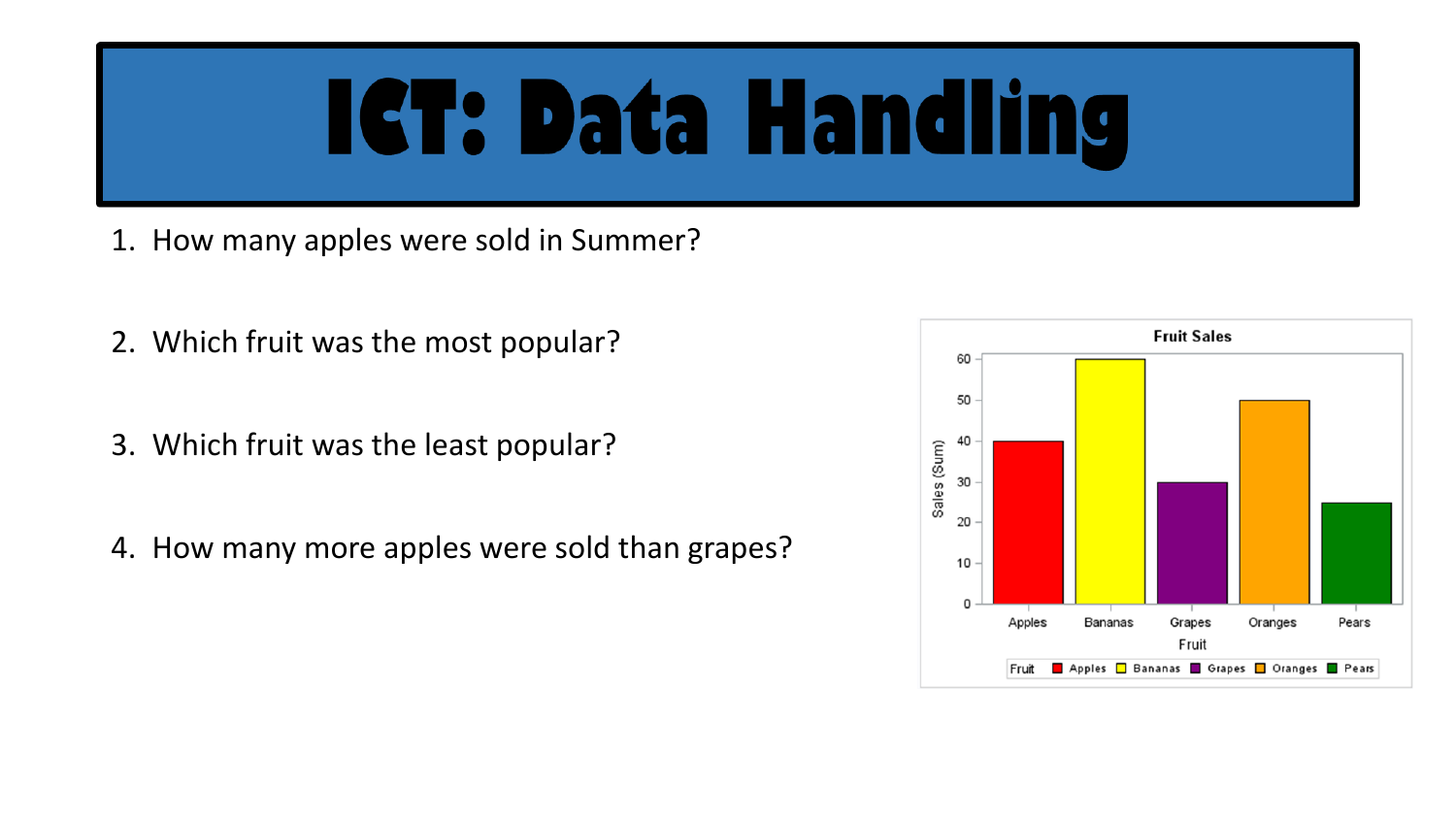## **Geography: Trade**

- Go to the following web page and watch the video:
- https://www.bbc.co.uk/bitesize [/topics/zx72pv4/articles/zk4rm](https://www.bbc.co.uk/bitesize/topics/zx72pv4/articles/zk4rmfr) fr

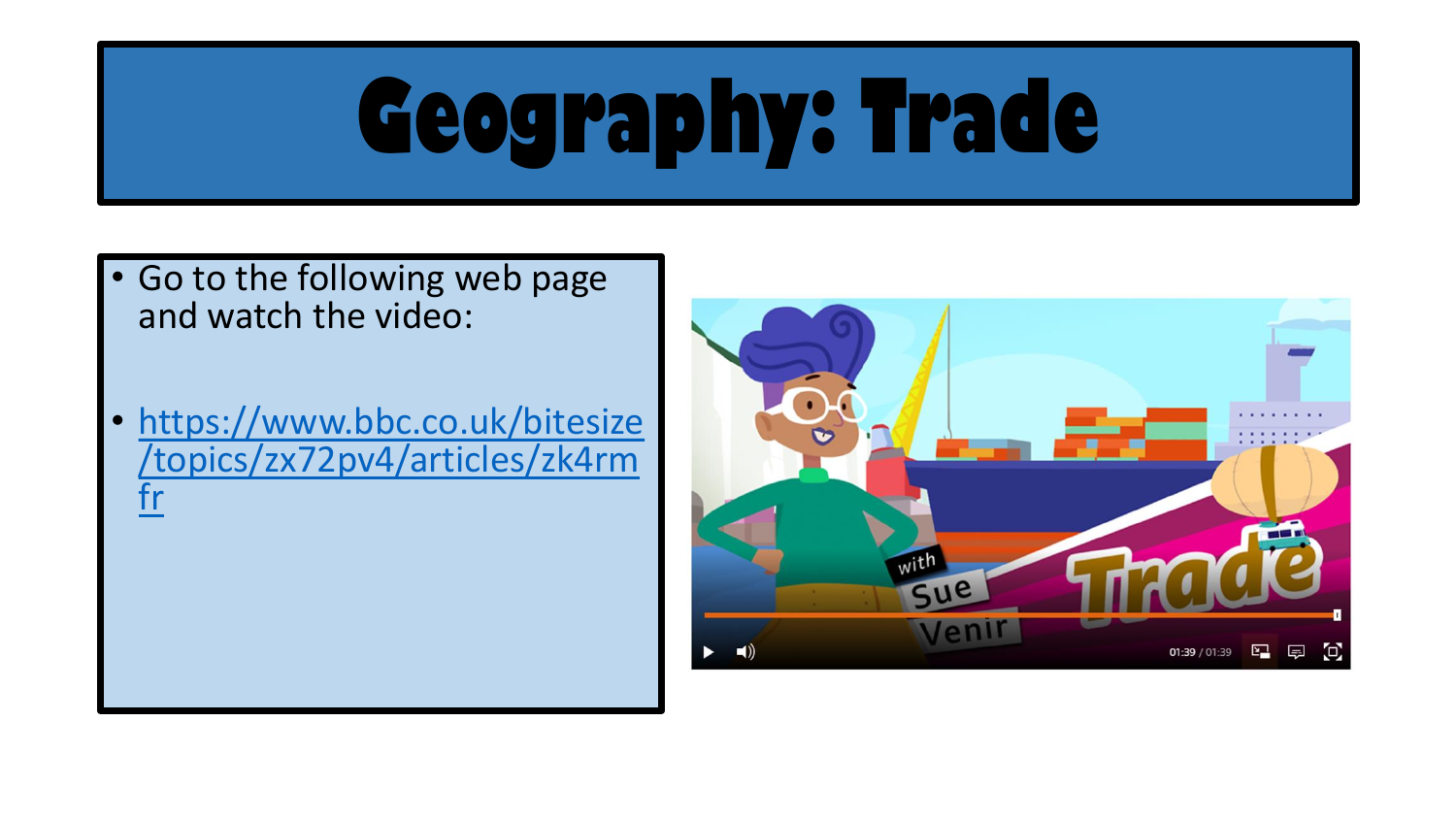### **Geography: Trade**

**Trade -** Buying and selling goods and services.



**Import - Goods or services purchased from one** country and brought into the UK.



**Export -** Goods or services made in the UK and sold to another country.

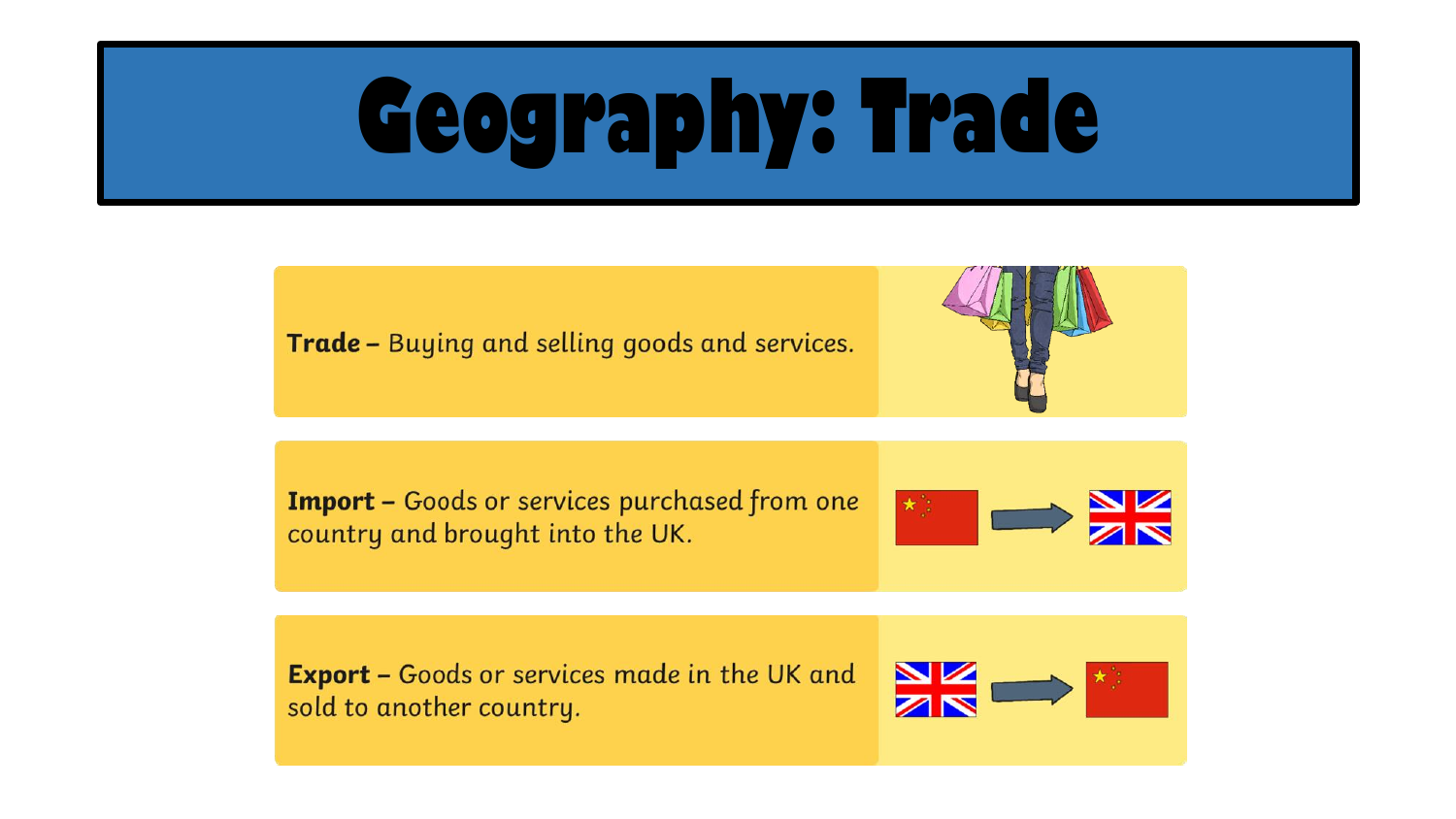## **Geography: Trade**

- Which items do you think are exported from the UK?
- Which are imported into the UK?
- Which are both imported and exported?
- Put a tick in the correct column for each. You may wish to use the knowledge you have developed in school or you may ask an adult to help you research.
- One has been done for you.

| <b>Traded Item</b>    | <b>Imported</b> | <b>Exported</b> | <b>Both</b> |
|-----------------------|-----------------|-----------------|-------------|
| <b>Medicines</b>      |                 |                 |             |
| <b>Coffee Beans</b>   |                 |                 |             |
| <b>Aircraft Parts</b> |                 |                 |             |
| <b>Scrap Iron</b>     |                 |                 |             |
| <b>Bananas</b>        |                 |                 |             |
| Whisky                |                 |                 |             |
| Cars                  |                 |                 |             |
| Oil and Gas           |                 |                 |             |
| Computers             |                 |                 |             |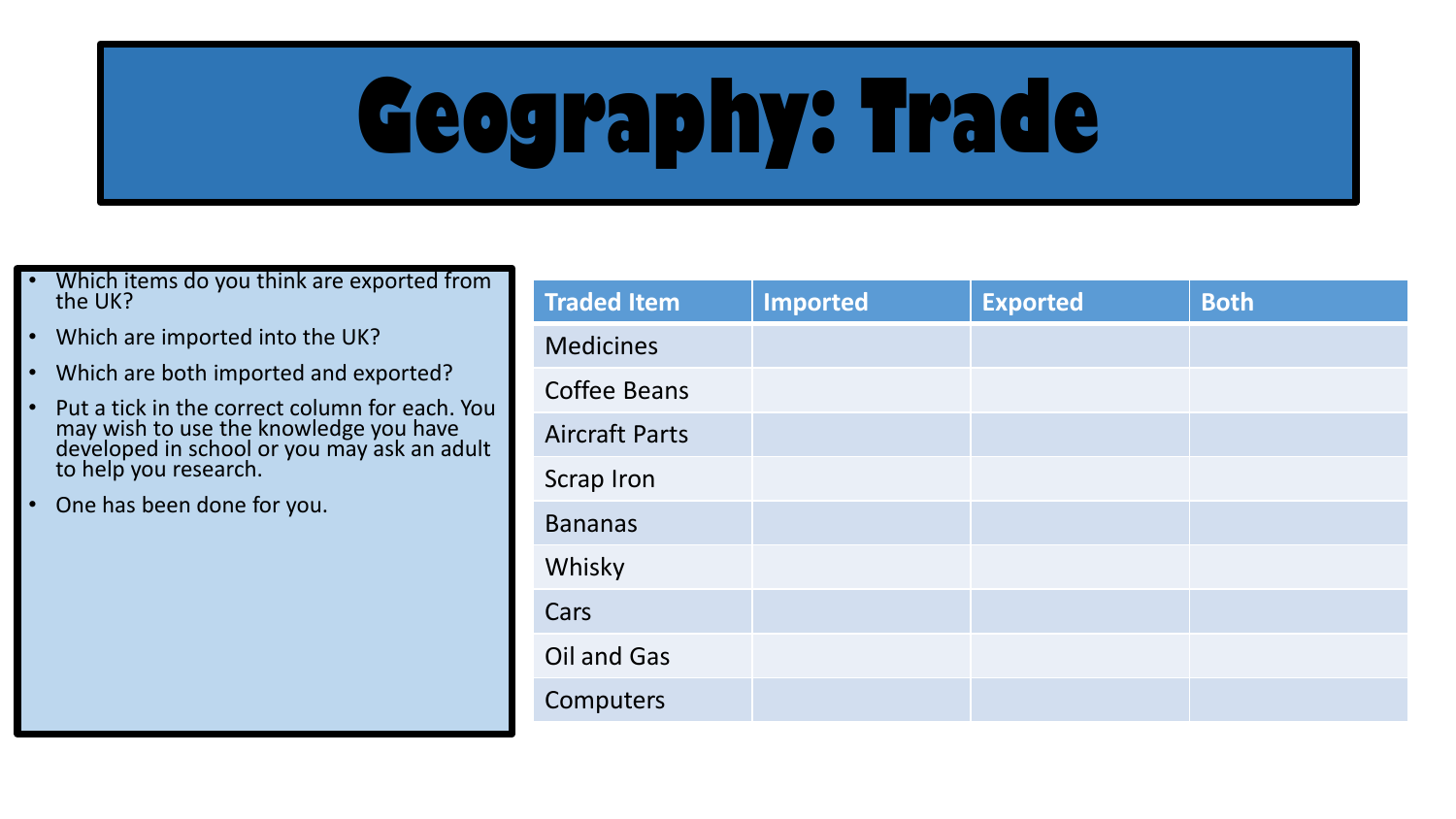

### Follow the link to draw a picture of a train.

Try to send a picture to your class teacher if possible – we would love to see your creative skills!